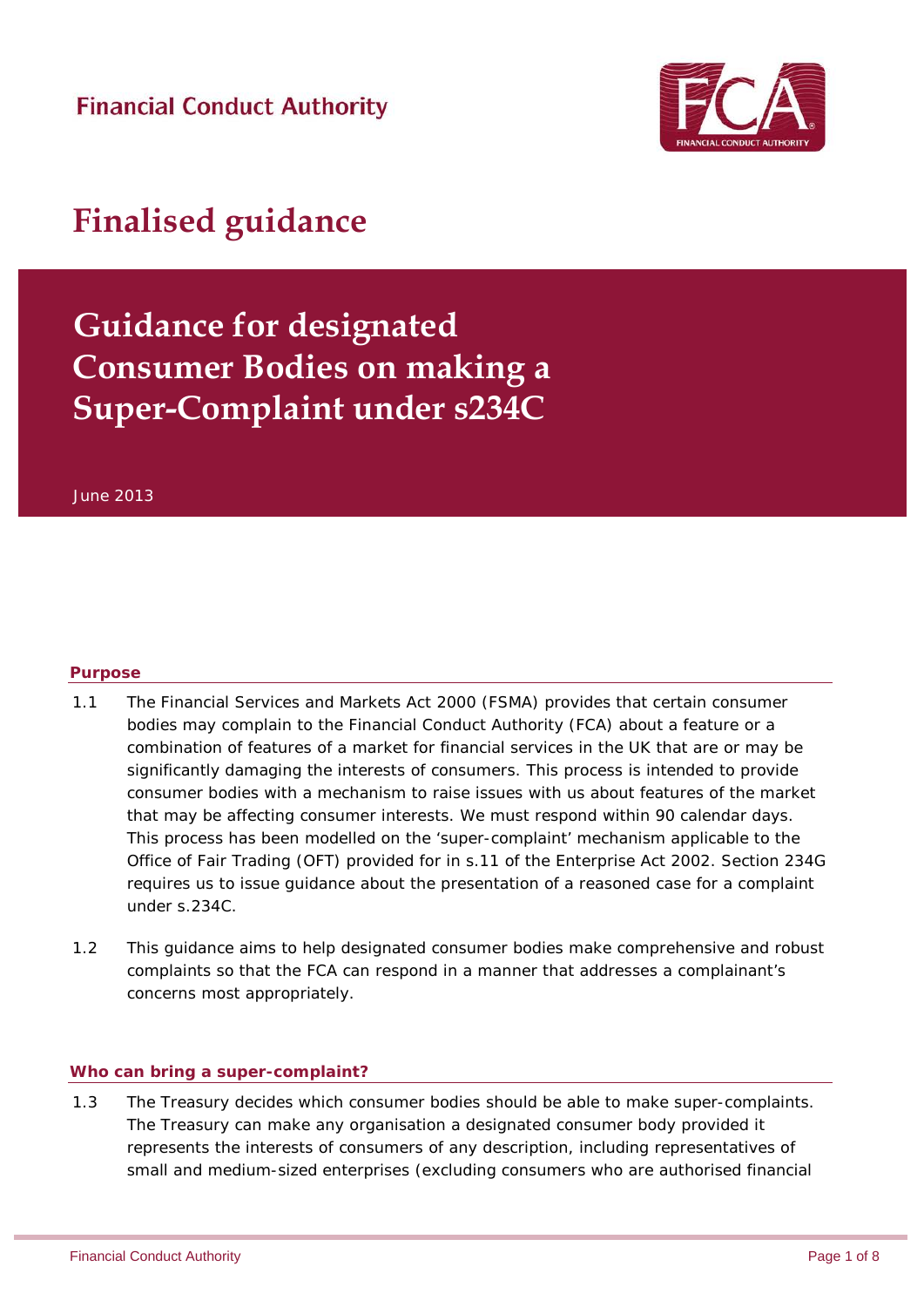services firms). The Treasury has published criteria to be applied by them in determining whether to make or revoke a designation. It is expected that those designated bodies will be informed bodies that are in a strong position to represent the interests of consumers, and are able to provide clear reasoning and evidence in support of any complaint they make.

1.4 Consumer bodies that want to apply for designated status should contact the Treasury for further information or can find information at [https://www.gov.uk/government/uploads/system/uploads/attachment\\_data/file/200454/](https://www.gov.uk/government/uploads/system/uploads/attachment_data/file/200454/guidance_for_super_complainants_120313.pdf) [guidance\\_for\\_super\\_complainants\\_120313.pdf](https://www.gov.uk/government/uploads/system/uploads/attachment_data/file/200454/guidance_for_super_complainants_120313.pdf)

### **Matters to be addressed in a super-complaint**

- 1.5 When making a complaint, the super-complainant should write to us setting out the reasons why, in its view, a UK market for goods or services has a feature or a combination of features that is or appears to be significantly harming the interests of consumers and should therefore be investigated. The super-complaint should be clearly identified as such.
- 1.6 The complaint should be supported, wherever possible, by documented facts and evidence. The objective of presenting the case is to help us fully assess whether any feature or combination of features of a UK market is or appears to be significantly damaging consumer interests and what action, if any, is required.
- 1.7 Complainants are encouraged to discuss their complaints with the FCA before submitting a formal super-complaint. This will allow the FCA to highlight any gaps in the information. If we have information that may be relevant to the complaint, an early discussion may also help us do some preliminary investigative work before formally receiving the complaint and will enable complainants to better understand the information the FCA requires for its consideration. Where relevant, a designated consumer body who is also designated to make super-complaints to the OFT may want to discuss their complaint with the OFT before deciding where best to submit their complaint.
- 1.8 Complaints should be submitted electronically to [FCASuper-Complaints@fca.org.uk](mailto:FCASuper-Complaints@fca.org.uk) or in hard copy to:

Redress Policy Policy, Risk and Research Division The Financial Conduct Authority 25 The North Colonnade Canary Wharf London E14 5HS

1.9 A super complaint received by the FCA will be promptly acknowledged.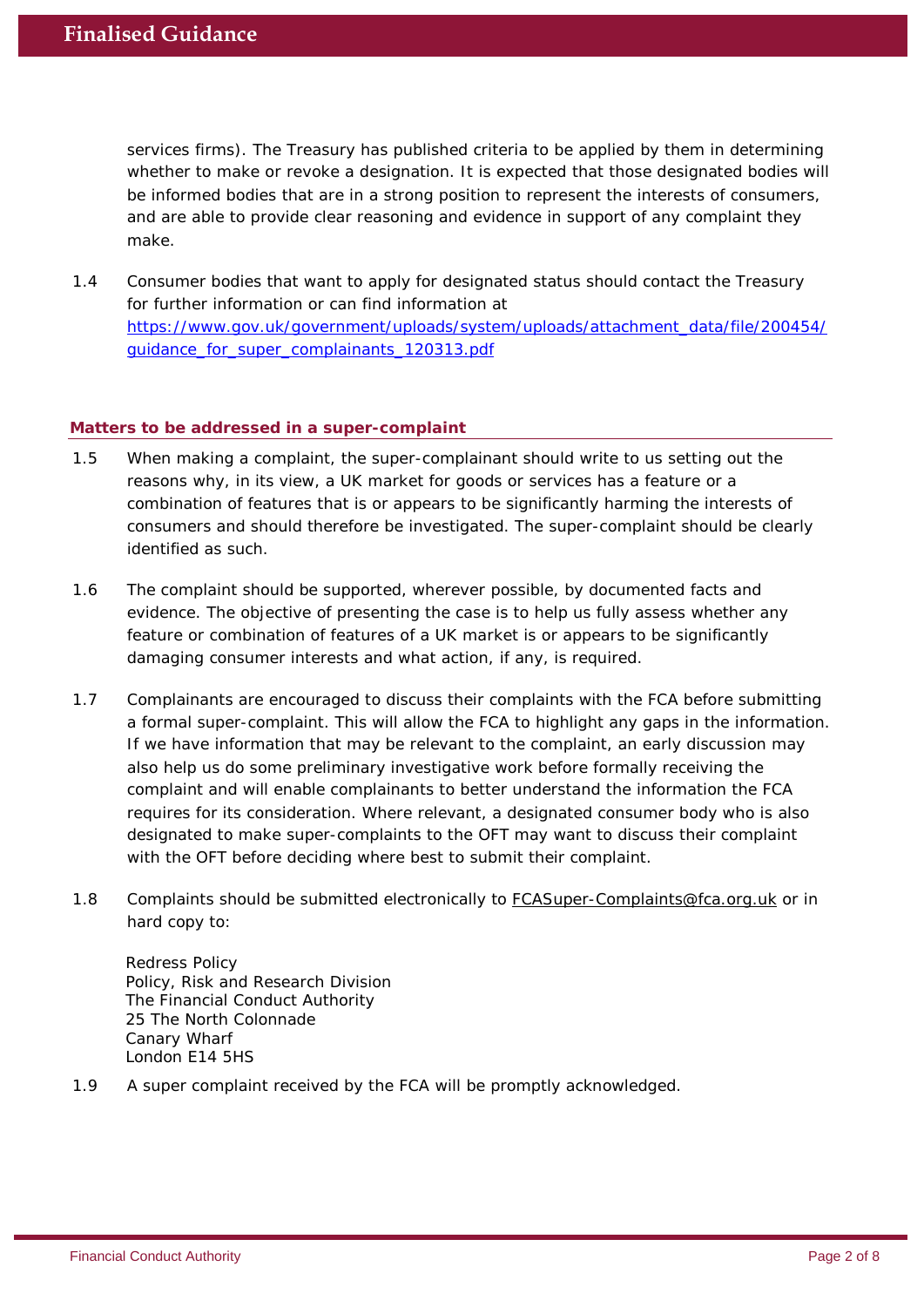#### **Features of the UK market**

- 1.10 The designated consumer body will need to highlight the features of the relevant market for financial services that may be significantly damaging the interests of consumers. FSMA<sup>[1](#page-2-0)</sup> provides that a feature of a market in the UK for goods or services is to be read as a reference to:
	- the structure of the market concerned or any aspect of that structure;
	- any conduct (whether or not in the market concerned) of one or more than one person who supplies or acquires goods or services in the market concerned; or
	- any conduct relating to the market concerned of customers of any person who supplies or acquires goods or services.
- 1.11 This may cover, for instance, complaints about issues arising from the characteristics of a certain financial product or service, or from the conduct of any authorised or exempt person, any recognised investment exchange, or any person or activity covered by s.19 of FSMA, whether or not that person is acting in contravention of the general prohibition. It may also cover issues arising from consumer behavioural weaknesses.
- 1.12 While we may consider complaints about any feature of a market for financial services, the FCA may have limited authority to take action in certain circumstances. This may especially be the case where another regulator may be better placed to address the concerns raised.
- 1.13 For the purposes of making a complaint, a market must be in the UK and includes:
	- any market which operates in the UK (or part of the UK) and in another country or territory (or in a part thereof); and
	- any market that operates only in a part of the UK.
- 1.14 We expect that a cross-border issue that may affect consumers in the UK or that involves UK firms is likely to satisfy this requirement. We will not consider an issue that solely affects consumers, firms or markets in overseas jurisdictions.

#### **The interests of consumers**

- 1.15 The complainant should set out why it considers that a feature of the relevant market for financial products or services is, or may be, significantly damaging the interests of consumers, including, where applicable:
	- the features of the relevant market, including any details about market practice, product features and/or pricing in relation to the relevant product or service;

<span id="page-2-0"></span> $1$  Section 140A, Financial Services and Markets Act 2000 (as amended by the Financial Services Bill 2012).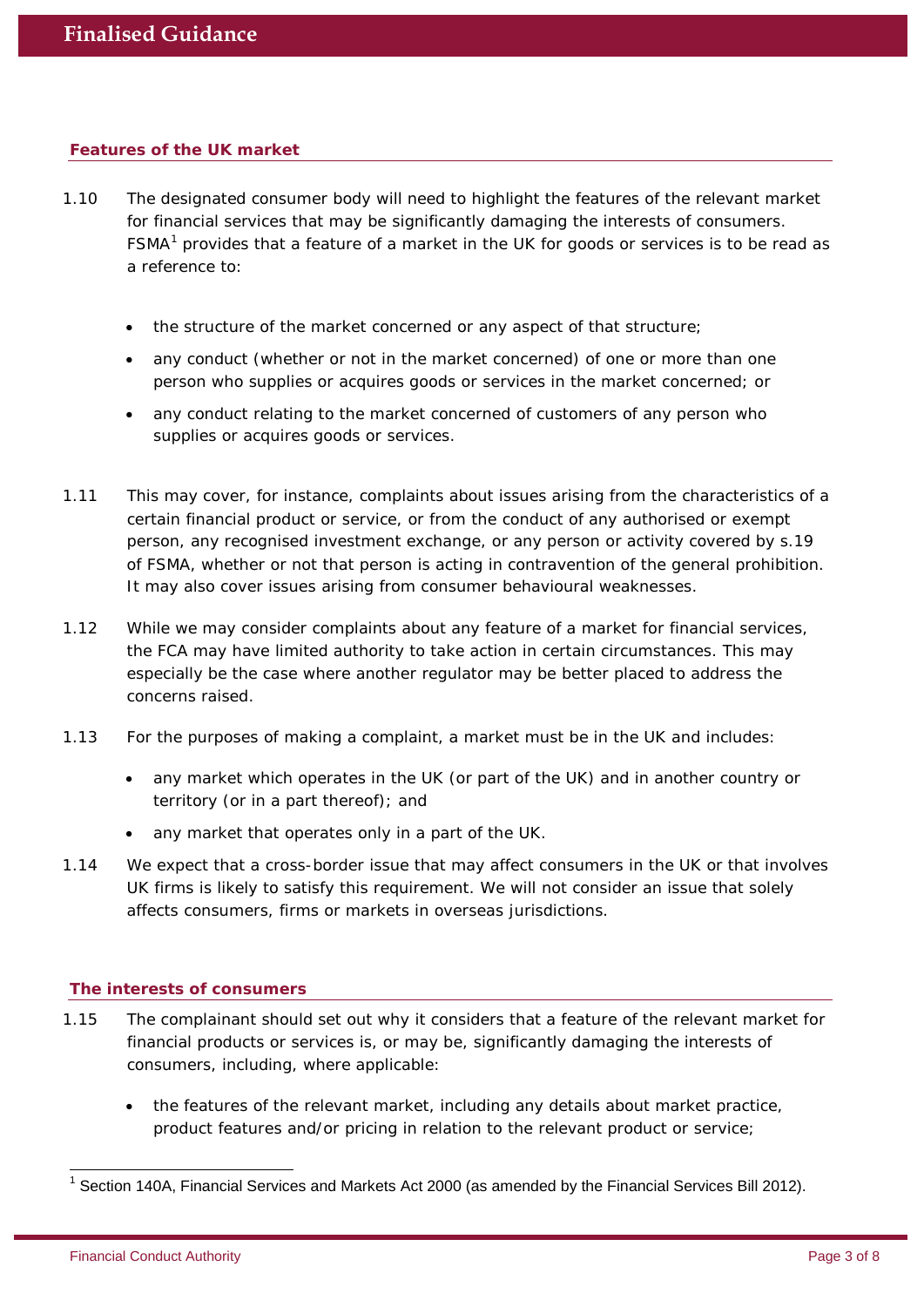- details of the conduct of the relevant authorised persons (or their customers) identified as significantly damaging the interests of consumers;
- details of any relevant FCA principles, rules and guidance or other relevant legislation (for instance, EU rules), guidance, or policies that the relevant authorised person may be failing to comply with or that may otherwise be relevant to protecting the interests of consumers;
- whether any particular class or classes of consumers may be particularly vulnerable to harm;
- how the relevant feature of the market is or may be causing damage to the interests of the relevant class of consumer, including the impact and extent of the damage or potential damage and an explanation of how this has been assessed or estimated; and
- an indication of what outcome(s) the complainant is seeking to address the damage to consumers that has been identified.
- 1.16 It is not necessary for a super-complaint to demonstrate that the interests of consumers have actually been damaged. Where a complaint does not demonstrate that consumers are actually suffering harm, complainants should provide us with clear information about why they think consumer interests are at risk of being damaged.
- 1.17 A consumer is any person who has used, may use, or otherwise has relevant rights or interests arising from the use of any financial product or service regulated by the FCA. It includes, for example, any person who has acquired, may acquire, or holds relevant rights or interests in relation to investments.
- 1.18 While this may include consumers who do not reside in the UK, it should be noted that there may be a more limited range of actions that the FCA can take for complaints about damage to the interests of those consumers.
- 1.19 We expect that, in most cases, the consumers will be retail customers (being persons acting for purposes outside their trade, business or profession). We note, however, that consumers' interests may be damaged indirectly, such as where they are beneficiaries of funds or pension schemes that have been negatively affected by the feature of the market that is the subject matter of the complaint. So we will consider any complaint that clearly identifies the potential impact on consumers.
- 1.20 Super-complaints must relate to the interests of consumers generally or to those of a specific class or classes of consumer. Complaints about damage to the interests of individual consumers will continue to be handled by the Financial Ombudsman Service (Ombudsman Service).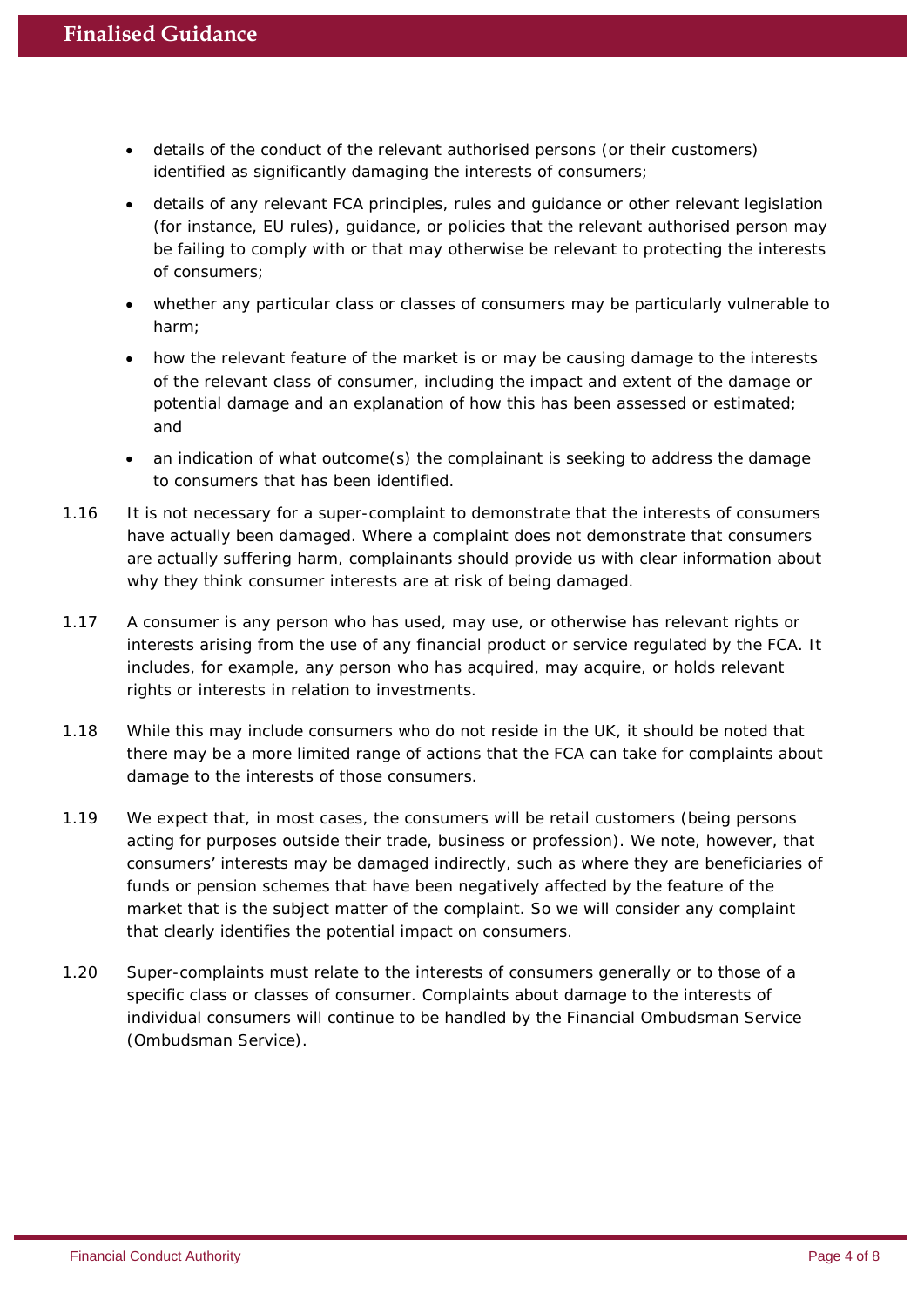#### **Evidence**

- 1.21 All matters raised in the complaint should be supported by documented facts and evidence where possible. While we do not expect complainants to provide the level of evidence necessary for us to take regulatory action, the information provided by the complainant should be sufficient to enable us to determine whether we need to carry out further investigation.
- 1.22 Where relevant and feasible, the complainant should try to provide us with evidence about:
	- details of the market (including details about the nature of the financial product or service concerned) to which the complaint relates, and whether there are particular aspects of the product or service causing potential problems for consumers;
	- whether the complaint relates to the market as a whole or only to certain firms or parts of the market;
	- sales or distribution practices that could be harming consumers, for instance highpressure selling or inappropriate targeting of consumers;
	- any available indicators showing how well-informed consumers are, relative to firms, about the costs, risks and benefits of financial products and services offered by different suppliers;
	- whether complex aspects of the financial product or service, the way in which it is distributed, or difficulties in properly assessing cost, risks and benefits, present particular problems for consumers;
	- any costs incurred or practical difficulties experienced by consumers as a direct result of switching to alternative suppliers or of seeking to exit or terminate a financial product or service;
	- the general level of profitability of firms in the relevant sector for the financial product or service and/or the price and pricing structures of the relevant financial product or service, including the existence and level of secondary charges, if any;
	- practices by firms in the relevant sector that may be restricting or distorting competition;
	- whether the relevant financial product or service is only supplied together with other product or services rather than separately;
	- whether claims relating to the financial product or service, or elements of the financial product or service, are covered by the Ombudsman Service and the FSCS;
	- the general quality of the financial product or services in the relevant sector;
	- details of any industry codes of practice or guidance that apply to the good or service;
	- the way in which firms are dealing with complaints about the relevant financial product or service and whether consumers are receiving fair and appropriate levels of redress;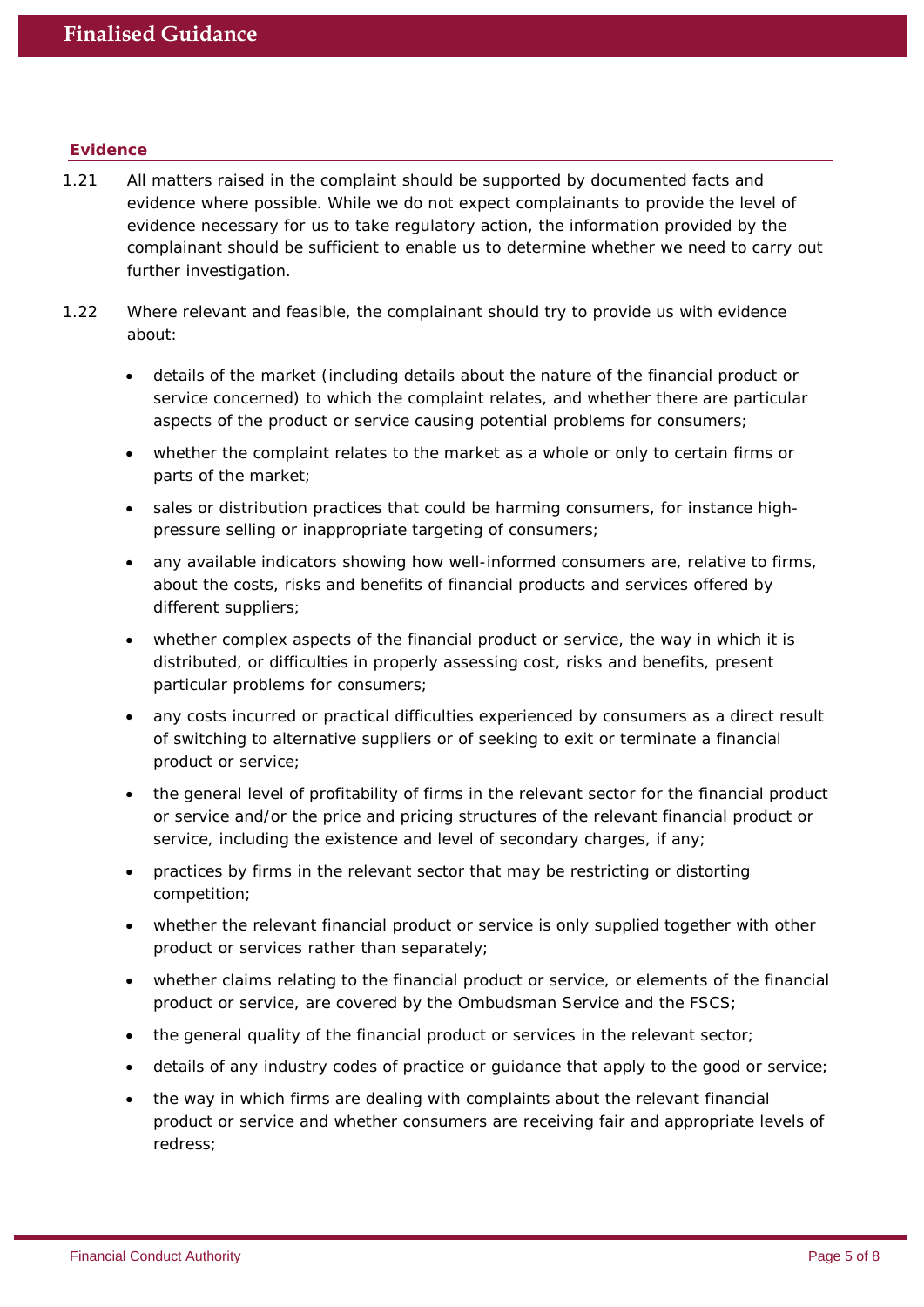- whether consumers or specific groups of vulnerable consumers are facing barriers to accessing relevant products or services;
- the steps the super-complainant has already taken or attempted to take in relation to the issue; and
- any other matter that may be relevant to assessing whether a feature or combination of features of the relevant market is or may be significantly damaging the interests of consumers.
- 1.23 Given the possible breadth of complaints that may be made, it is not possible to provide exhaustive guidance on the type of information and evidence that will be required. For example, a complaint about breaches of applicable regulatory requirements will require significantly different information compared to a complaint about a gap in the regulatory framework. Complainants should consider the type of complaint being made and ensure that they have made a reasoned case for the FCA to consider. Ultimately, it will be for the FCA to consider what action is most appropriate when responding to a complaint. However, a complete and thorough complaint will ensure that we are best placed to assess the matters raised and respond appropriately.
- 1.24 Complainants that do not provide sufficient information to us to determine whether further investigation or action is warranted will be dismissed as unfounded. Similarly, complaints that are, or appear to be, frivolous or made in bad faith, will be rejected. For example, a complaint that does not raise any new point or provide any new information about a matter that we have already published a view on, or that we have already responded to as part of a previous complaint, may be rejected on the grounds that it is unnecessary.

#### **How will super-complaints be handled?**

- 1.25 We will examine the contents of the super-complaint in more detail to determine if it meets the criteria set out in FSMA, that is:
	- the complainant is a designated consumer body;
	- the complaint is about a feature or the combination features of a financial market in the UK; and
	- there is a reasoned case showing that the feature or combination of features complained of is or appears to be significantly damaging the interests of consumers.
- 1.26 All the criteria must be satisfied for the complaint to receive super-complaint status.
- 1.27 If the complaint satisfies the criteria under FSMA, we will assess the quality of information and evidence supplied. We will decide whether it is possible to proceed on the basis of the information provided or if further evidence or clarification is required. Where we find that a reasoned case for complaint has not been made or that it requires clarification, we will contact the designated body as soon as possible requesting further information or clarification. Where a request for clarification or further information is made, the super-complainant will be given a set time period within which to respond. If it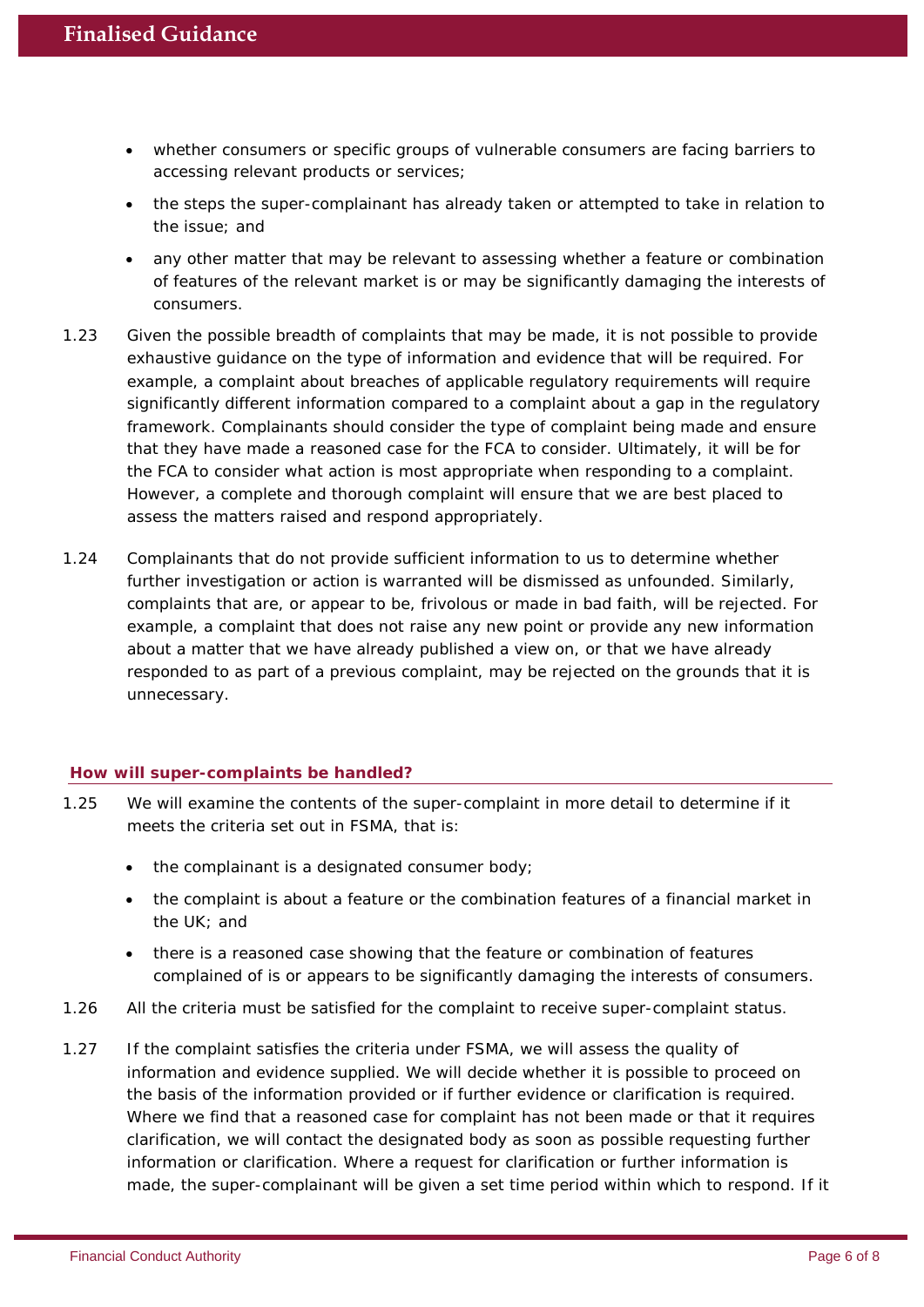fails to do so, we may consider making a formal response that no action will be taken regarding the complaint. We may choose to meet with the designated body making the complaint to raise any immediate questions about the evidence submitted and to offer a broad indication of its lines of enquiry.

- 1.28 We may then carry out wider enquiries, with a view to testing the evidence provided and obtaining any further information we consider necessary to form a reasoned view on whether the complaint justifies further action. Exactly how we do this will be determined on a case-by-case basis, but may involve:
	- internal research:
	- public requests for information;
	- carrying out a review of the relevant regulated firm(s);
	- approaching relevant businesses or trade associations for information;
	- publishing information the we already hold;
	- approaching consumer organisations, trading standards departments, government departments and/or other public bodies for information;
	- initiating thematic work or some other form of market study or research;
	- consultation with the Ombudsman Service, the FCA, the Prudential Regulation Authority, the Financial Services Consumer Panel or any other relevant body; or
	- any other action we deem necessary.
- 1.29 We will keep the complainant informed of progress and complainants can contacted us to clarify issues or for further information as appropriate. Any discussions held with the complainant will be subject to the general restrictions on us relating to the disclosure of confidential information as outlined in s.348 FSMA.

#### **What action will result from a super-complaint?**

- 1.30 We are required under s. 234D to publish a response to the complaint within 90 days setting out how we propose to deal with the complaint, explaining in particular whether we have decided to take any action, if so, what action, and in any event, reasons for our decision. Any action we take will be subject to the usual procedures and controls that may be relevant to that action. For example, if we proposed to make changes to our rules as a response to a super-complaint, we will follow our general consultation process for making rules. The possible outcomes of a super-complaint include, but are not limited to:
	- regulatory action by the FCA (including, but not limited to, taking enforcement action against a firm or firms or varying permissions granted under the  $FSMA$ );
	- initiating a consumer redress scheme under s.404 FSMA;
	- initiating a review of our relevant rules or quidance;